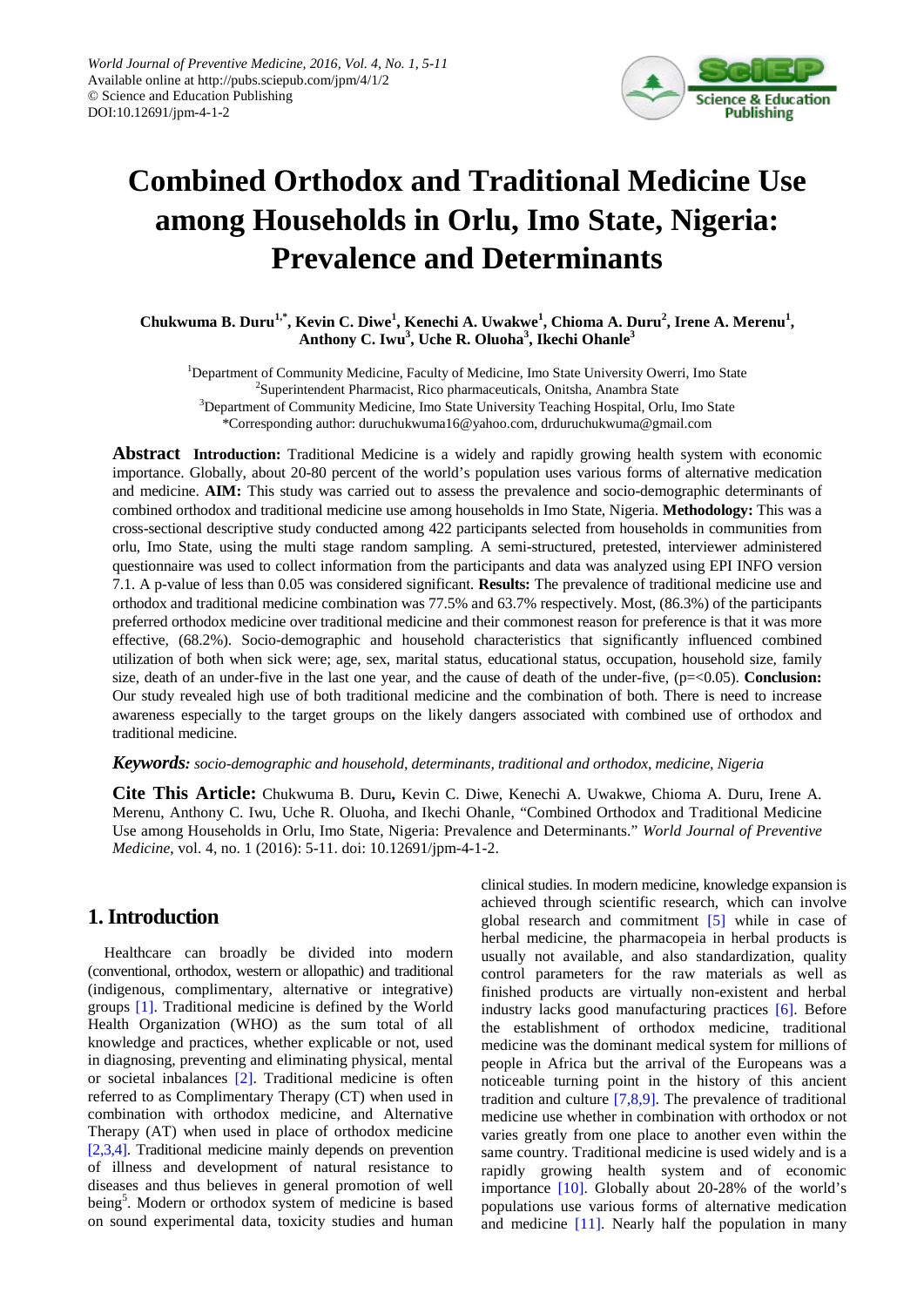developing countries regularly use some form of nutritional supplements and alternative medicine [\[12,13\].](#page-6-7) About 42% of adults in the United States of America (USA) use some form of nutritional supplements and alternative medicine; corresponding figures in other countries are: Australia, 48%, France, 49%, Canada, 70%.

There is also a considerably increased use of alternative nutritional supplements and medicines in many developing countries, such as China, 40%, Belgium, 31%, Columbia, 40%, Chile 71%, India, 65% [\[13\].](#page-6-8) In Africa up to 80% of the population uses traditional medicine to help meet their health needs [\[10\].](#page-6-5) In some West African countries, about 60% of children with high fever resulting from malaria are given herbal medicine as first line treatment. In Nigeria, there is dearth of information about traditional medicine use but available data put the use of conventional nutritional supplements and alternative medicine mostly in the form of herbal products, at an estimate of about 31.9% [\[11\].](#page-6-6) The use of traditional medicine among Nigerians has been on the upward trend and varies greatly depending on several factors which span from socio-demographic, economic to pattern, duration and severity of the disease. Prevalence among hypertensive patients in Lagos University Teaching Hospital was, 39.1%, and 65.0% use was reported among cancer patients attending clinics in Enugu, while 28.1% use was reported among medical students in Imo State, Nigeria [\[14,15,16\].](#page-6-9) Prevalence rates as high as 79.3% among urban workers in Jos, North Central, Nigeria and 66.8% among Lagos residents has been reported [\[17,18\].](#page-6-10) Also in Nigeria, Osemene et al., in a country wide survey reported a prevalence of herbal use of 41% with 31%, combination of orthodox and traditional medicine [\[19\].](#page-6-11) A study among out patients in a mission hospital in Nsukka, Enugu State reported a 61.4% prevalence rate of concurrent use of both herbal and synthetic drugs [\[20\].](#page-6-12) In many developed countries popular use of complementary and Alternative Medicine is fuelled by concern about the adverse effects of chemical drugs, questioning of the approaches and assumptions of allopathic medicine and greater public access to health, while in developing countries, broad use of traditional medicine is often attributable to its accessibility and affordability [\[10\].](#page-6-5) Herbs are thought to be safe because they are "natural", yet herbs may contain hundreds of components that can cause ill effects directly or through interaction with orthodox drugs [\[15\].](#page-6-13) The WHO, noted that inappropriate use of traditional medicines or practices can have negative or dangerous effects and advised that further researches are needed to ascertain the efficiency and safety of several medicinal plants and practices used in traditional medicine system. Our worry is that research on efficacy and safety of these medicinal plants are virtually non-existent in most underdeveloped countries like Nigeria where there is high proliferation of herbal drugs. Thus the aim of this study is to assess the prevalence, socio-demographic and household determinants of combined use of orthodox and traditional medicine among persons in households Imo State, Nigeria.

#### **2. Methodology**

**Study Area and Population:** The study was conducted in Orlu Local Government Area (LGA), in Imo State, South-East Nigeria. It is located between longitude  $05^{0}47^{1}47^{11}$ N and latitude  $07^{0}02^{1}20^{11}$ E. It is the third largest town in the state with an estimated population of 220,000 [\[21\].](#page-6-14) The LGA has an urban and rural setting with various health establishments including a teaching hospital, eighteen private hospitals, sixteen functional primary health centers and many traditional healing homes. The study population consisted of household heads or their proxies within the selected communities present as at the time of study.

**Study design:** It was a cross-sectional descriptive study of the combined use of orthodox and traditional medicines among households in communities in orlu, Imo State, Nigeria. The data collection instrument (the questionnaire) used for the study was administered by the researchers and some trained assistants to the participants that met the selection criteria until the required sample size for the study was completed.

**Selection criteria:** Only household heads or their proxies who live in the selected communities were enrolled and interviewed.

**Sample size and sampling technique:** A sample size of 422 participants was used for the study and this was calculated using the Cochrane formula for cross-sectional studies in populations greater than 10,000.

$$
n=\frac{Z^2pq}{d^2}
$$

Where n=minimum sample size,  $Z=$  standard normal deviate at 95% confidence level  $(1.96)$ , p= proportion of target population in previous studies combining both orthodox and traditional medicine [\[20\],](#page-6-12) d=degree of desired accuracy set at 0.05, q=1-p.

The multistage sampling technique was used to select the participants that were studied.

Stage one involved the selection of the communities that were studied. A total of five out of the ten autonomous communities were selected using simple random sampling by balloting.

Stage two involved the selection of study clusters. Enumeration areas which are cluster units delineated by the National Population Commission was used. Two enumeration areas each from the study communities were selected using simple random sampling by balloting.

Stage three involved the selection of the households and participants that were studied. Having chosen a prominent site in the enumeration area, we moved in a clockwise direction until the required number for each enumeration area was obtained. In houses with more than one household, simple random sampling by balloting was used to select the household that was studied.

**Data collection and analysis**: Data were collected using a pretested, semi-structured, interviewer administered questionnaire. The questionnaire comprised three sections; section A, contains questions on socio-demographic and household characteristics of participants, B, contains questions on awareness and knowledge while section C, contains questions bordering on utilization. The pretest was done to ensure validity and reliability of collected data. Data collected was cleaned and validated manually, while a computer software package (EPI INFO Version 7.1) was used for data entry and analysis. Chi-square test was used to test associations between socio-demographic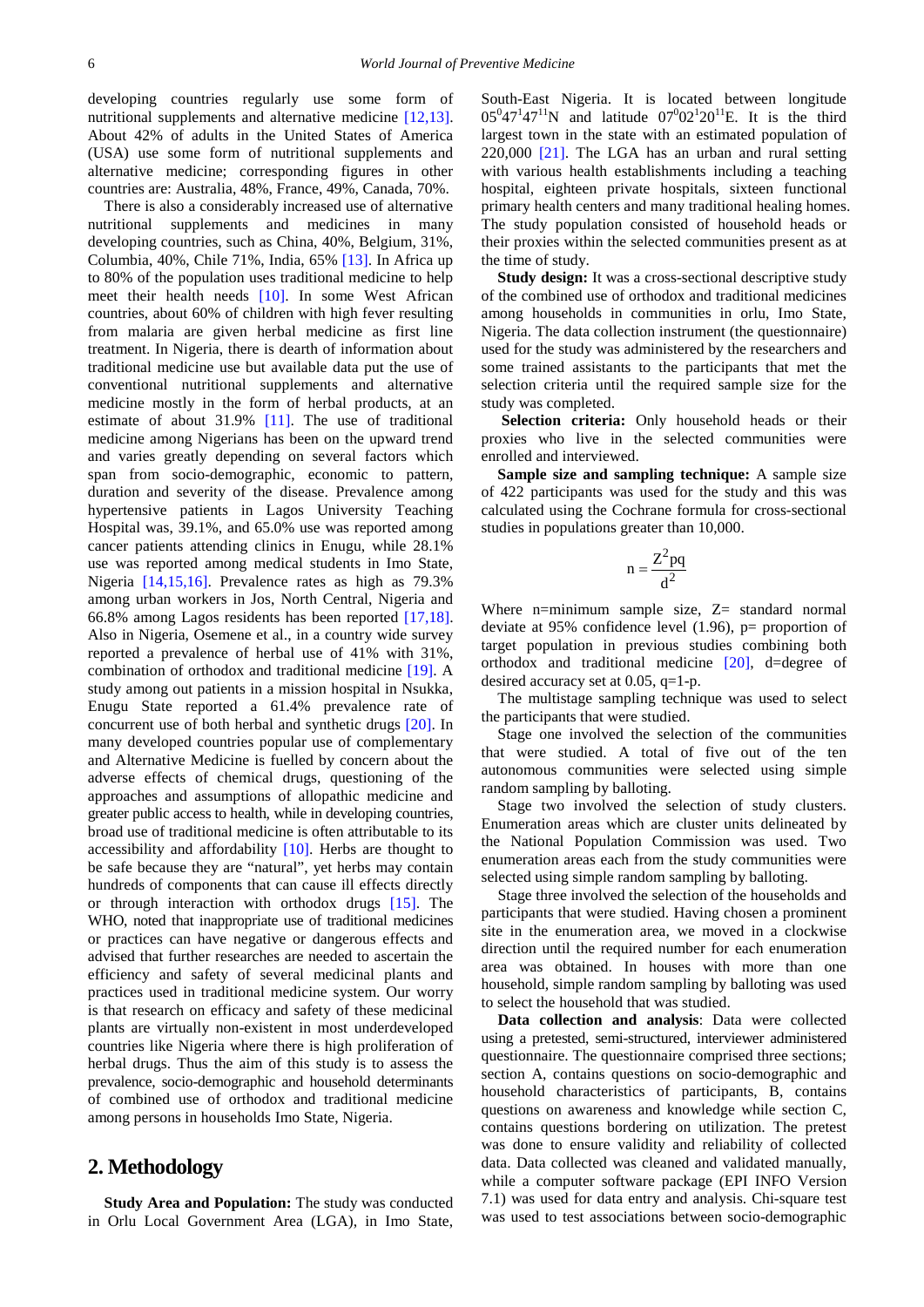variables and combined use of orthodox and traditional medicine when sick. Logistic regression models were used to assess the predictors of combined use and results of multivariate logistic regression were reported as odds ratio and 95% confidence interval. A p-value of  $< 0.05$  was considered significant. Descriptive data was presented as simple frequencies and percentages.

**Ethical Approved:** Ethical approved was obtained from the Department of Community Medicine, Faculty of Medicine, Imo State University Owerri, before proceeding with the study. Written consent and permission was obtained from the rulers of the communities studied. The purpose of the study was well explained to the participants and their verbal consent obtained before proceeding with the interview.

#### **3. Results**

The mean age of the participants was  $40\pm3.3$  years with most of the participants being within the ages of 25-40 years, (63.4%). There were more males, (59.2%) than females, (40.8%), and most of the participants were currently married, (87.7%), traders (31.5%) and artisans, (28.4%). More of the participants had secondary education, (42.4%). The average household size and number of living children were  $5.5 \pm 1.73$  and  $3.5 \pm 1.2$  respectively, with under-five mortality of 25.3% in the last 1 year prior to study. The commonest suspected cause of death was convulsion (undiagnosed), (52.3%), followed by malaria, (15.9%) and diarrhea, (10.2%). [Table 1](#page-2-0)

All the participants agreed to have been sick at least once in their life time and that all forms of orthodox and traditional care facilities exist in their communities with every cadre of health staff being mentioned to be available in the facilities. The majority of the participants, (77.5%), had used at least one form of traditional medicine when sick in the last 1 year preceding the study though most of the participants, (96.3%) preferred orthodox care and their common reasons for preference were; it was more effective, (68.2%), and because of family/personal belief, (40.9%). In the majority of the participants (73.7%), their first point of care when sick was the chemist shop. The commonest factor that determined where the participants sought care was personal choice/belief, (51.2%), this was followed by spousal influence, (48.3%) and family values, (39.3%). A higher proportion of the participants (63.7%) combined both orthodox and traditional medicine when sick and the commonest reason for this was advice from family members, (71.3%) followed by previous experience, (65.0%). [Table 2](#page-3-0)

[Table 3](#page-3-1) shows the effect of socio-demographic and household characteristics on the combination of orthodox and traditional medicine. Utilization of both increases with increase in the age of respondents with highest prevalence found among those 65 years of age and above, (80.0%). This finding was statistically significant,  $(\chi^2 = 13.25, df = 4,$ p<0.0001). Utilization was significantly higher among males,  $(\chi^2=21.77, df=1, p<0.0001)$ , those currently married  $(\chi^2=7.95, \text{ df}=2, \text{ p}=0.004)$ , least educated participants,  $(\chi^2=16.35, df=2, p<0.0001)$ , Artisans and farmers,  $(\chi^2 = 27.42, df = 4, p < 0.0001)$ , those with household size greater than six people,  $(\chi^2=10.44, df=1, p=0.001)$ , having greater than six living children,  $(\chi^2 = 35.01, df = 2,$ 

p<0.0001), had an under-five death in the last one year,  $(\chi^2 = 7.53, df = 1, p = 0.006)$ , and in those whose deaths were caused by convulsion with unconfirmed diagnosis  $(\chi^2 = 7.46, df = 1, p = 0.006).$ 

**Table 1. Socio-demographic and household characteristic of participants**

<span id="page-2-0"></span>

| <u>.</u><br><b>Variable</b>                          | Frequency      | Percentage   |
|------------------------------------------------------|----------------|--------------|
|                                                      | $n = 422$      |              |
| Age (yrs)                                            |                |              |
| $25 - 30$                                            | 134            | 31.8         |
| 35-40                                                | 132            | 31.2         |
| $45 - 50$                                            | 87             | 20.6         |
| 55-60                                                | 54             | 12.8         |
| 65-74                                                | 15             | 3.6          |
| Total                                                | 422            | 100.0        |
| Mean age $40.8 \pm 3.3$                              |                |              |
| <b>Sex</b>                                           |                |              |
| Male                                                 | 250            | 59.2         |
| Female                                               | 172            | 40.8         |
| Total                                                | 422            | 100.0        |
| <b>Marital Status</b>                                |                |              |
| Single                                               | 36             | 8.5          |
| <b>Currently Married</b>                             | 349            | 82.7         |
| Previously Married                                   | 37             | 8.8          |
| Total                                                | 422            | 100.0        |
| <b>Level of Education</b>                            |                |              |
| None                                                 | 16             | 3.8          |
| Primary                                              | 111            | 26.3         |
| Secondary                                            | 178            | 42.2         |
| Tertiary                                             | 100            | 23.7         |
| Vocational                                           | 17             | 4.0          |
| Total                                                | 422            | 100.0        |
| Occupation                                           |                |              |
| <b>Traders</b>                                       | 133            | 31.5         |
| Artisans                                             | 120            | 28.4         |
| Civil Servants                                       | 80             | 19.0         |
| Farmers                                              | 55             | 13.0         |
| Unemployed (Students Housewives)                     | 34             | 8.1          |
| <b>Total</b>                                         | 422            | 100.0        |
| <b>Household Size</b>                                |                |              |
| $1 - 5$                                              | 207            | 49.1         |
| $6 - 10$                                             | 215            | 50.9         |
| Total                                                | 422            | 100.0        |
| Mean House-hold size: $5.5 \pm 1.73$                 |                |              |
| No of Living Children (n=386)                        |                |              |
| $1 - 3$                                              | 224            | 53.1         |
| 4-6                                                  | 145            | 34.4         |
| >6                                                   | 53             | 12.5         |
| Total                                                | 386            | <b>100.0</b> |
| Mean family size $3.5 \pm 1.2$                       |                |              |
| Lost a Child in the Last 1 Year                      |                |              |
| Yes                                                  | 107            | 25.3         |
| No                                                   | 315            | 74.7         |
| <b>Total</b>                                         | 422            | 100.0        |
| Suspected disease that killed the                    |                |              |
| child (n=107)                                        |                |              |
| Convulsion (undiagnosed)                             | 56             | 52.3         |
| Malaria                                              | 17             | 15.9         |
| Diarrhea                                             | 11             | 10.2         |
| Measles                                              | 8              | 7.5          |
| Pneumonia                                            | 5              | 4.7          |
| <b>HIV</b>                                           | $\overline{c}$ | 1.9          |
| Other (TB, Jaundice, Sepsis, Anemia,<br>chicken pox) | 8              | 7.5          |
| Total                                                | 107            | 100.0        |
|                                                      |                |              |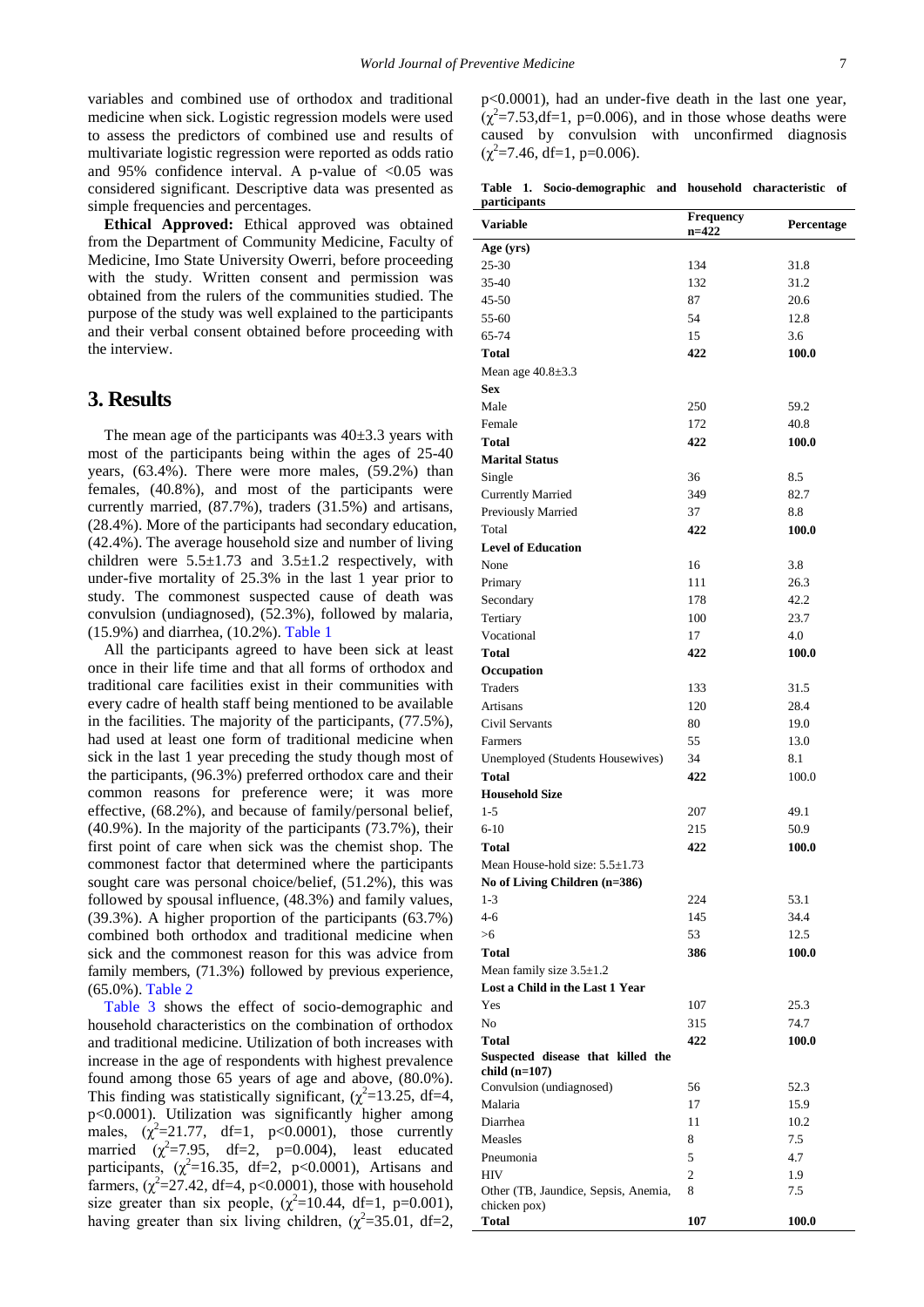**Table 2. preference, use of traditional and orthodox medicine by participants**

<span id="page-3-0"></span>

| <b>Variable</b>                            | Frequency<br>$n=422$ | Percentage |
|--------------------------------------------|----------------------|------------|
| <b>Current use of Traditional Medicine</b> |                      |            |
| Yes                                        | 327                  | 77.5       |
| No                                         | 95                   | 22.5       |
| <b>Total</b>                               | 422                  | 100.0      |
| <b>Combine both when Sick</b>              |                      |            |
| Yes                                        | 269                  | 63.7       |
| N <sub>0</sub>                             | 153                  | 36.3       |
| <b>Total</b>                               | 422                  | 100.0      |
| <b>Reasons for Combination**</b> (n=269)   |                      |            |
| Advice from family members                 | 192                  | 71.3       |
| Previous experience                        | 175                  | 65.0       |
| None response to treatment                 | 67                   | 24.9       |
| Cultural belief                            | 27                   | 10.0       |
| Personal choice                            | $\overline{c}$       | 0.7        |
| Total                                      |                      |            |
| <b>Most Preferred</b>                      |                      |            |
| Orthodox                                   | 362                  | 86.3       |
| Traditional                                | 58                   | 13.7       |
| <b>Total</b>                               | 422                  | 100.0      |
| <b>Reasons for Choice**</b>                |                      |            |
| More effective                             | 288                  | 68.2       |
| Family/personal belief                     | 173                  | 40.9       |
| Cheaper                                    | 48                   | 11.3       |
| Proximity                                  | 39                   | 9.2        |
| First point of care when sick              |                      |            |
| Chemist                                    | 311                  | 73.7       |
| Hospital                                   | 51                   | 12.1       |
| Laboratory                                 | 30                   | 7.1        |
| Church                                     | 16                   | 3.8        |
| Native healing house                       | 11                   | 2.6        |
| Shrine                                     | 3                    | 0.7        |
| <b>Total</b>                               | 422                  | 100.0      |
| Factors influencing place of care**        |                      |            |
| Personal belief/choice                     | 216                  | 51.2       |
| Spousal influence                          | 204                  | 48.3       |
| Family values                              | 166                  | 39.3       |
| Relatives/friends                          | 138                  | 32.7       |
| Religious belief                           | 49                   | 11.6%      |
| Cultural belief                            | 33                   | 7.8        |
| <b>Satisfaction with care received</b>     |                      |            |
| Yes                                        | 258                  | 61.2       |
| No                                         | 164                  | 38.8       |
| <b>Total</b>                               | 422                  | 100.0      |

\*\*= multiple response.

[Table 4](#page-4-0) reveals that the likelihood of combining orthodox and traditional medicine increases with increase in participants age, with participants within the 65-74 age group being the most likely to combine orthodox and traditional medicine when sick, (OR: 4.50; 1.22-16.70, p=0.015). Females were less likely to combine orthodox and traditional medicine than their male counterparts, (OR: 3.16; 1.56-6.40, p<0.0001) while those with tertiary education were less likely to combined both forms, (OR: 0.27; 0.16-0.48, p<0.0001). Considering participants' type of occupation, farmers were more likely to combine, (OR: 2.74; 1.14-6.60, p=0.021) than others while the unemployed, (OR: 0.10; 0.04-0.26, p<0.0001) and civil servants, (OR: 014; 0.08-0.27, p<0.0001) were the least likely to combine both when sick. Large households with equal or greater than 6 persons living in it, (OR: 1.94; 1.30-2.9, p=0.001), and those with large number of living

children greater than six, (OR: 11.20; 3.91-32.10, p=0.001) were more likely to combine both while households that had no under-five deaths within the last one year prior to study, (OR: 0.2807; 0.11-0.718, p=0.006) and those that the cause of death was not convulsion, (OR: 0.28; 0.11- 0.72, p=0.006) were less likely to combine orthodox and traditional treatment when sick.

|                                                | Table 3. Socio-demographic and household determinants of |  |  |  |  |
|------------------------------------------------|----------------------------------------------------------|--|--|--|--|
| combined orthodox and traditional medicine use |                                                          |  |  |  |  |

<span id="page-3-1"></span>

|                                             | <b>Care Combination</b> |                               |               |          |             |
|---------------------------------------------|-------------------------|-------------------------------|---------------|----------|-------------|
| <b>Variable</b>                             | Yes $(\% )$             | No $\left(\frac{0}{0}\right)$ | Total $(\% )$ | $\chi^2$ | p-<br>value |
| Age (Yrs)                                   |                         |                               |               |          |             |
| 25-34                                       | 63(47.1)                | 71(52.9)                      | 134(100)      |          |             |
| 35-44                                       | 89(67.4)                | 43(32.6)                      | 132(100.0)    |          |             |
| 45-54                                       | 64(73.6)                | 23(26.4)                      | 87(100.0)     | 13.25    | $0.000*$    |
| 55-64                                       | 41(78.8)                | 13(24.8)                      | 54(100)       | $df=4$   |             |
| 65-74                                       | 12(80.0)                | 3(20.0)                       | 15(100)       |          |             |
| Total                                       | 269(63.7)               | 153(36.3)                     | 422(100.0)    |          |             |
| <b>Sex</b>                                  |                         |                               |               |          |             |
| Male                                        | 182(72.8)               | 68(27.3)                      | 250(100)      | 21.77    |             |
| Female                                      | 87(50.6)                | 85(49.4)                      | 172(100)      | $df=1$   | $0.000*$    |
| Total                                       | 269(63.7)               | 153(36.3)                     | 422(100)      |          |             |
| <b>Marital Status</b>                       |                         |                               |               |          |             |
| Never Married                               | 14(38.9)                | 22(61.1)                      | 36(100)       |          |             |
| Married                                     | 233(66.8)               | 116(33.2)                     | 349(100)      | 7.95     | $0.004*$    |
| Previously                                  | 22(59.5)                | 15(40.5)                      | 37(100)       | $df=2$   |             |
| Married                                     |                         |                               |               |          |             |
| <b>Total</b>                                | 269(63.7)               | 153(36.2)                     | 422(100)      |          |             |
| <b>Level of Education</b>                   |                         |                               |               |          |             |
| &<br>Primary<br>below                       | 90(70.9)                | 37(29.1)                      | 127(100)      |          |             |
| Secondary<br>&                              | 139(71.3)               | 56(28.7)                      | 195(100)      | 16.35    | $0.000*$    |
| vocational                                  |                         |                               |               | $df=2$   |             |
| Tertiary                                    | 40(40.0)                | 60(60.0)                      | 160(100)      |          |             |
| Total                                       | 269(36.2)               | 153(36.2)                     | 422(100)      |          |             |
| <b>Occupations</b>                          |                         |                               |               |          |             |
| Traders                                     | 95(71.4)                | 38(28.6)                      | 133(100)      |          |             |
| Artisans                                    | 98(81.7)                | 22(18.3)                      | 120(100)      | 27.42    |             |
| Civil Servants                              | 21(26.3)                | 59(73.7)                      | 80(100)       | $df=4$   | $0.000*$    |
| Farmers                                     | 48(87.2)                | 7(12.7)                       | 55(100)       |          |             |
| Unemployed                                  | 7(20.6)                 | 27(79.4)                      | 34(100)       |          |             |
| Total                                       | 269(63.7)               | 153(36.2)                     | 422(100)      |          |             |
| <b>Household Size</b>                       |                         |                               |               |          |             |
| $1 - 5$                                     | 116(560)                | 91(43.9)                      | 207(100)      | 10.44    | $0.001*$    |
| $\geq 6$                                    | 153(71.2)               | 62(28.8)                      | 215(100)      | $df=1$   |             |
| <b>Total</b>                                | 269(63.7)               | 153(36.2)                     | 422(100)      |          |             |
| No of living Children                       |                         |                               |               |          |             |
| 1-3                                         | 117(52.2)               | 107(47.8)                     | 224(100)      |          |             |
| $4-6$                                       | 103(71.0)               | 42(29.0)                      | 145(100)      | 35.01    | $0.000*$    |
| >6                                          | 49(92.5)                | 4(7.5)                        | 53(100)       | $df=2$   |             |
| Total                                       | 269(63.7)               | 153(36.7)                     | 422(100)      |          |             |
| Death<br>of<br>an<br>within the Last 1 year | under-five              |                               |               |          |             |
| Yes                                         | 80(74.8)                | 27(25.2)                      | 107(100)      |          |             |
| No                                          | 189(60.0)               | 126(40.0)                     | 315(100)      | 7.53     | $0.006*$    |
| <b>Total</b>                                | 269(63.7)               | 153(36.2)                     | 422(100)      | $df=1$   |             |
| Type of illness that caused                 |                         |                               |               |          |             |
| death                                       |                         |                               |               |          |             |
| Convulsion<br>(undiagnosed)                 | 48(85.7)                | 8(14.3)                       | 56(100)       | 7.46     | $0.006*$    |
| Other illness                               | 32(62.7)                | 19(37.3)                      | 51(100)       | $df=1$   |             |
| Total                                       | 80(74.8)                | 27(25.2)                      | 107(100)      |          |             |
| *=significant.                              |                         |                               |               |          |             |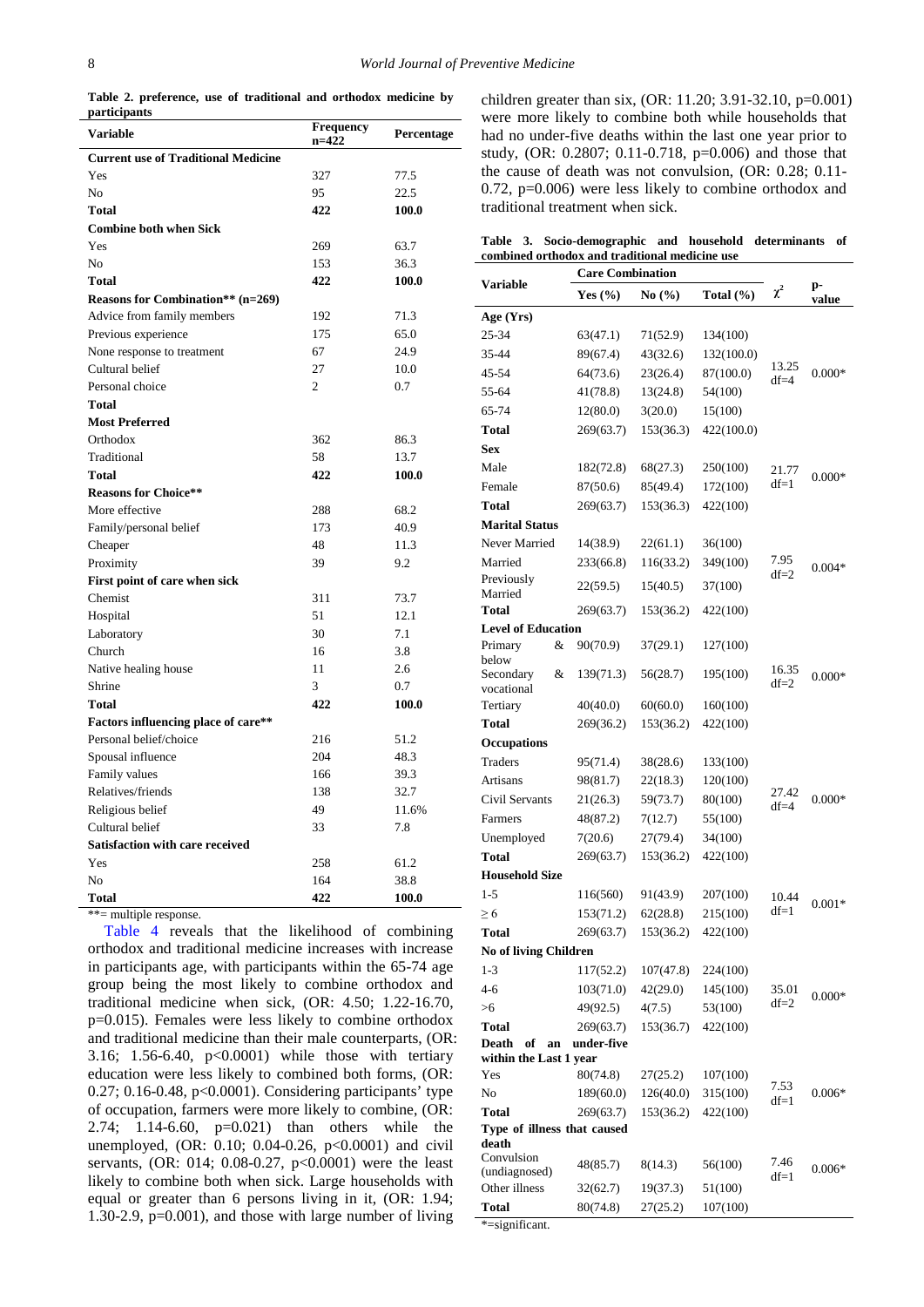|                                                       | Table 4. Predictors of combined use of orthodox and traditional |  |  |  |
|-------------------------------------------------------|-----------------------------------------------------------------|--|--|--|
| medicine when sick using multiple logistic regression |                                                                 |  |  |  |

<span id="page-4-0"></span>

| <b>Variable</b>              | <b>Odds Ratio</b> | 95% C1          | p-value  |
|------------------------------|-------------------|-----------------|----------|
| Age (Yrs)                    |                   |                 |          |
| 25-34                        | 1.000             |                 |          |
| 35-44                        | 2.333             | 1.418-3.837     | $0.000*$ |
| 45-54                        | 3.136             | 1.747-5.629     | $0.000*$ |
| 55-64                        | 3.554             | 1.747-7,231     | $0.000*$ |
| 65-74                        | 4.508             | 1.216-16.705    | $0.015*$ |
| <b>Sex</b>                   |                   |                 |          |
| Male                         | 1.000             |                 |          |
| Female                       | 0.382             | 0.254-0.575     | $0.000*$ |
| <b>Marital Status</b>        |                   |                 |          |
| Single                       | 1.000             |                 |          |
| <b>Currently Married</b>     | 3.156             | 1.558-6.395     | $0.000*$ |
| Previously Married           | 2.305             | 0.902-5.888     | 0.078    |
| <b>Level of Education</b>    |                   |                 |          |
| Primary and below            | 1.000             |                 |          |
| Secondary/Vocational         | 1.020             | 0.624-1.670     | 0.936    |
| Tertiary                     | 0.274             | 0.158-0.477     | $0.000*$ |
| Occupation                   |                   |                 |          |
| <b>Traders</b>               | 1.000             |                 |          |
| <b>Artisans</b>              | 1.782             | 0.982-3.234     | 0.056    |
| Civil Servants               | 0.142             | 0.076-0.266     | $0.000*$ |
| Farmers                      | 2.743             | 1.140-6.598     | $0.021*$ |
| Unemployed                   | 0.104             | $0.042 - 0.258$ | $0.000*$ |
| <b>Household Size</b>        |                   |                 |          |
| $1 - 5$                      | 1.000             |                 |          |
| $\geq 6$                     | 1.936             | 1.294-2.897     | $0.001*$ |
| <b>No of Living Children</b> |                   |                 |          |
| $1 - 3$                      | 1.000             |                 |          |
| $4-6$                        | 2.243             | 1.438-3.498     | $0.000*$ |
| > 6                          | 11.206            | 3.911-32.091    | $0.000*$ |
| <b>Death of Under-five</b>   |                   |                 |          |
| Yes                          | 1.000             |                 |          |
| N <sub>0</sub>               | 0.506             | 0.310-0.827     | $0.006*$ |
| <b>Cause of death</b>        |                   |                 |          |
| Convulsion                   | 1.000             |                 |          |
| <b>Other Sickness</b>        | 0.281             | 0.110-0.718     | $0.006*$ |

 $*$  =Significant.

#### **4. Discussion**

In this community based study, average household size and family size were  $5.5 \pm 1.73$  and  $3.5 \pm 1.2$  respectively. This average family size was lower than the national average of 5.7 but in line with the maximum number of children per family as stipulated in our national population policy [\[21\].](#page-6-14) The reason for this could be due to economic hardship and poor standard of living which is prevalent in our country and so families may have to spend a lot of money for food, housing and education. Also, about one quarter of the households have lost at least one under-five in the last one year preceding the study and the commonest cause was convulsion and malaria. This is not an uncommon finding as it is widely noted that under-five mortality rate in Nigeria has been high from 1999 to 2013 NDHS' with only a minimal changes [\[21,22\].](#page-6-14) This is caused by a combination of factors ranging from poverty to ignorance, poor disease prevention to lack of political will and manpower. Majority,  $(77.5\%)$ , of the participants used one form of traditional medication or the other when sick. This finding is within the limit reported by WHO in which up to 80% of people in developing countries use

one form of traditional medicine or the other. Similar high prevalence rates have been reported among urban workers in Jos, Nigeria [\[17\]](#page-6-10) and in some developing countries [\[13\].](#page-6-8) However this rate was higher than that reported among Lagos residents, (66.8%) [\[18\],](#page-6-15) medical students in Imo State University, (28.1%) [\[16\],](#page-6-16) and in a nationwide survey in Nigeria,  $(41\%)$  [\[14\].](#page-6-9) It was also higher than the rates reported in Nigeria among adult hypertensives, (39.1%) [\[11\],](#page-6-6) cancer patients,  $(65\%)$  [\[15\],](#page-6-13) diabetic patients,  $(46\%)$ [\[23\]](#page-6-17) and epilepsy patients, (47.6%) [\[24\].](#page-6-18) Similarly lower rates have been reported in some countries such as china, (40%), Belgium, (31%), France, (49%), United States of America, (42%), Columbia, (40%), and India, (65%) [\[13\].](#page-6-8) This high use as noticed in our study could be likely connected to lower cost, availability of the products, high presence of dealers in these communities, assumed better effectiveness than orthodox drugs, culture and traditions that were handed from generation to generation. Also in Nigeria, recently most of these drugs have been well packaged and they all claim to have approval from regulatory authorities concerning their safety and effectiveness in a variety of illness. They are also widely advertised in the mass media (both print and electronic) without proper regulations and sold in open places especially in cars with loud speakers with little or no form of restriction. These acts help in giving false impressions to people that they could be better since it was allowed by the relevant authorities. In all these no proper clinical studies as stipulated by the WHO was carried out on any of them to ascertain their safety over long period of use.

A high proportion of the participants (63.7%) agreed that they combined both traditional and orthodox medications when sick. This finding was higher than the prevalence reported by Oseme et al in a country wide survey, (31%) [\[19\]](#page-6-11) and among hypertensives in Lagos, (39. 1%) [\[14\]](#page-6-9) but lower than that reported among out-patients in a mission Hospital in Nsukka Enugu State, (69.4%) [\[20\],](#page-6-12) and among cancer patients attending Clinics in Enugu [\[15\].](#page-6-13) The main reasons given by them for combining both was advice from family members, (71.3%) and previous experience, (65%). This act may pose a great danger to these individuals owing to the fact that their reasons for combining these medications was based on recommendation from family members and their previous experiences which will not give them basic information on the side effects, dosage and drug interactions. These drugs were taken without proper dosages and also toxicity studies were not carried out, thus putting their vital organs like the liver and kidney in danger. This is one of the reasons why UNAIDS/WHO called for a closer monitoring and collaboration between traditional practitioners in Sub-Saharan Africa and the government [\[20\].](#page-6-12) Despite this high use of traditional medicine found in our study, majority of the participants, (86.3%), preferred orthodox medicine to traditional medicine citing more effectiveness, (68.2%), and family/personal belief, (40.9%), as their main reasons for their preference. This was similar to finding in the study among urban workers in Jos where a higher proportion of the participants preferred orthodox medicine over traditional medicine use, despite high use of traditional medicine reported [\[17\].](#page-6-10) Also in a similar study in Osun State, Nigeria, majority of the participants, (82.9%), rated efficacy and safety as the most important factor influencing the use of orthodox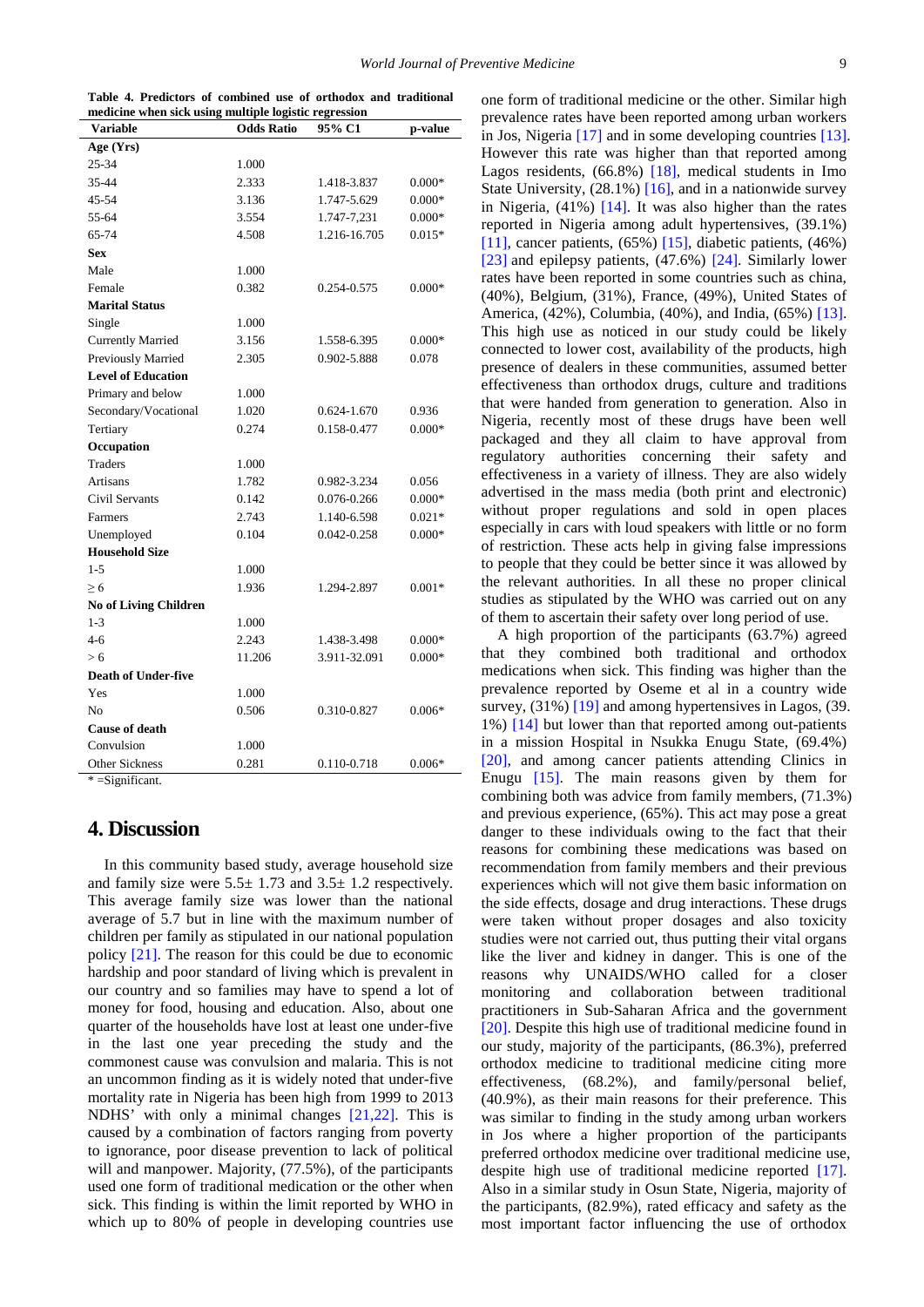medicine and more than half of them preferred orthodox to traditional medicine [\[25\].](#page-6-19) In most developing countries, any product coming from the developed nations especially the western world is viewed to be more superior by all standards, and people generally prefer their products for a variety of reasons and this could in part account for their preference of orthodox medicine over the traditional medicine.

Surprisingly in most participants the first point of care when sick was the chemist shop, (73.7%). This is common in our environment where chemist shops are located in the rural areas and they are the closest to the people and could have played a vital role in encouraging the people to combine both treatments simply for assumed quicker response. Also there is likelihood that the chemists sell both drugs in their shops and thus recommend them to buyers. This could likely occur in a country like ours where we have weak enforcement of government regulations and endemic corruption.

Almost all the socio-demographic and household characteristics of those who combine orthodox and traditional medicine differ significantly with that of those who do not combine them. This pattern has been corroborated by some studies while in others some forms of variations exist.

In this study there was a statistically significant association between age of participants and combination of orthodox and traditional medicine and use was found to increase with increase in participant's age. This pattern was consistent with findings in several studies which reported increased use with increasing age of users  $[17,20,26,27]$ . This could be partly explained by the fact that majority of the older people may be less educated, less amenable towards change, have less information about the problems of combined use and might have stayed more in the community and having more contact with the traditional healers and other cultural issues.

Males were found to be more likely (2.6 times) to combine both drugs than females. This was found to be consistent with reports from some studies [\[26,29\],](#page-6-20) while in others, females tend to combine more than the males [\[17,20\]](#page-6-10) or that no difference ever existed in use [\[25,27,29\].](#page-6-19) The settings and types of traditional medicine use differs greatly but generally males are less likely to go to a health facility for a symptom or sign of a disease, but may use other alternative remedies at home than the females. Being currently married is a strong predictor of combined use with participants that were currently married having a higher likelihood (3.1 times) of use than singles. This same pattern was reported by Aderibigbe et al., [\[25\]](#page-6-19) in Ilorin Nigeria where those currently married used traditional medicine in the majority of cases, but another study done in Osun State, Nigeria showed no difference in use [\[26\].](#page-6-20) This could be explained partly by this reason that in our setting, most married people live in the community with their families and are less likely to travel out or get better information about health issues.

Our study revealed that those with tertiary education were the least likely to combine orthodox and traditional medicine when treating ailments. This pattern of use among the educated class was corroborated by reports from Ladele and Bisi-Amosun, [\[25\]](#page-6-19) in Osun State, Aderibigbe et al,  $[26]$  in Ilorin, and Banwat et al  $[17]$ , in Jos, which revealed that those with tertiary education used

less. Another study though it agreed that education affected use significantly, found out that the highly educated and rich class use herbal medication together with synthetic drugs more than the less educated and poor ones [\[20\].](#page-6-12) His work was a hospital based study where most of the cases might be those who could afford hospital care. Yet some others found no difference between educational status of participants and combined use [\[18,27,28\].](#page-6-15) Our finding could be explained by the fact that most educated people are aware and better informed about health issues than the less educated and are likely to have better paid jobs so they can afford to pay for orthodox drugs when sick. Occupation was found to also affect combined use significantly, with farmers being more likely to combine while the employed and civil servants were the least likely to use. This influence of occupation on orthodox and traditional medicine use has been reported in some studies [\[18,26\].](#page-6-15) Occupation is a direct assessment of economic status, and those with low paid jobs like farmers, petty traders are likely to patronize traditional medicine vendors first before seeking care elsewhere only when the illness persist or the medication fails.

Those with large households and family sizes greater than six people were more likely to combine orthodox and traditional medicine use, than those with smaller house hold and family sizes. This is consistent with findings in Osun State, Nigeria [\[28\].](#page-6-21) Large household may have lean economy because of their large size and high family demands and therefore may not have enough money for orthodox care, so they are likely to patronize traditional medications which are assumed to be cheap and affordable. Also in households where there were under-five deaths in the last 1 year preceding survey and in those whose cause of death was convulsion, they were more likely to have combined orthodox and traditional treatments than their counter parts. This corroborates with findings in previous studies that herbal medicine are combined more in those that have common ailments like malaria, Typhoid fever, and upper respiratory tract infections in developing countries [\[18,19,20\].](#page-6-15) The use of this combination could have dangerous consequences arising from complex reactions between herbal and synthetic drugs and this might have contributed immensely to this high rate of infant mortality noticed in our study.

#### **5. Conclusion**

The finding of our study revealed high prevalence of traditional medicine use and concurrent use of orthodox medicine respectively. It showed that most sociodemographic and household characteristics of participants had significant influence of use of both medications. This is of grave public health concern owing to the fact that little is known in our region of the side effects and complex drug–drug interactions that could occur with the combined use. There is need to create awareness on the side effects of these combinations by relevant authorities using the appropriate channels. The regulatory bodies should rise up to wage formidable war against unwholesome, fake, counterfeit, unregistered and adulterated drugs in the Nigerian markets. The mass media should also scrutinize all information on health